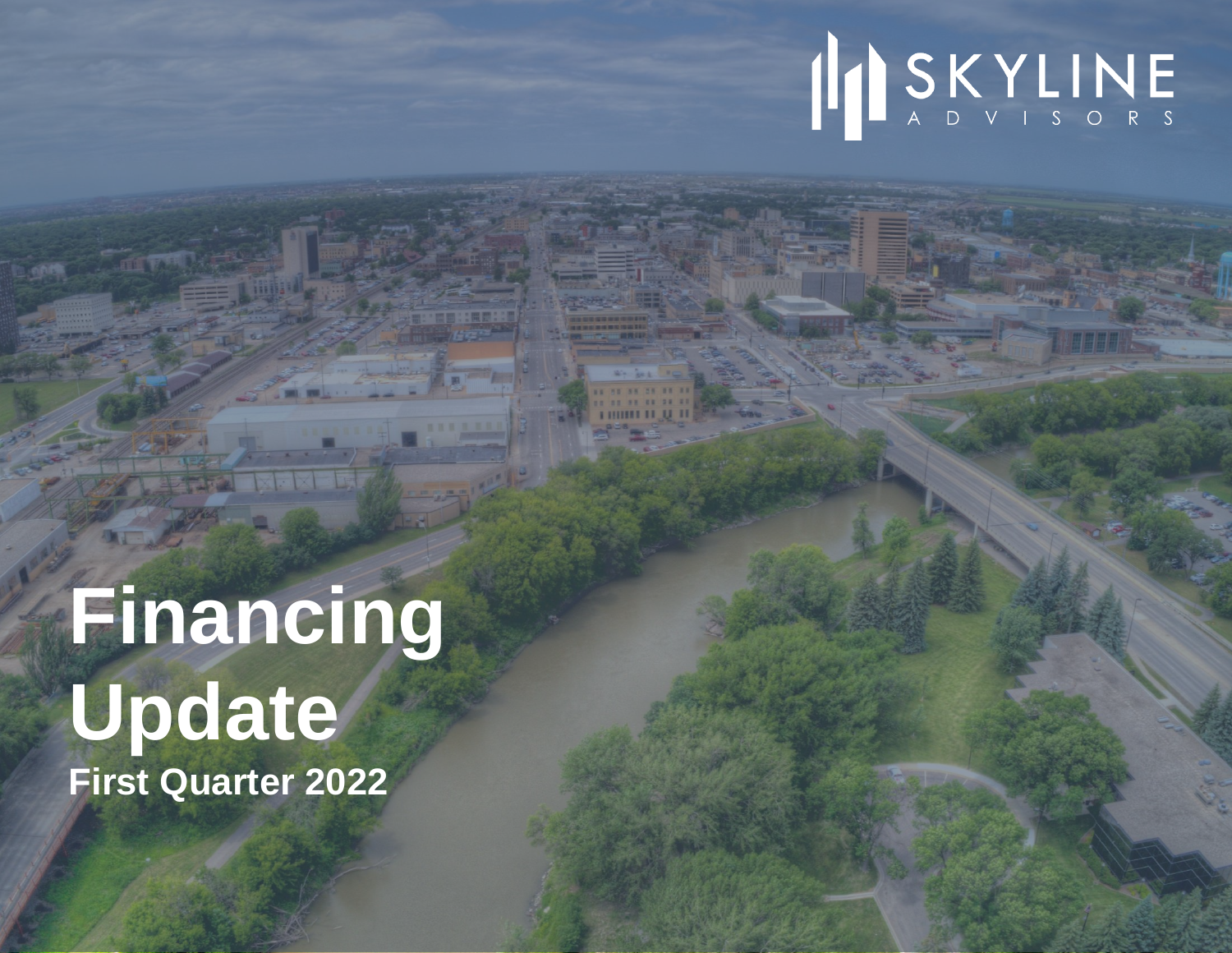## **Rising Borrowing Costs, Market Uncertainty to Shape Future**

Q1 capital market activity declined from the record-breaking levels of 2021 but was still historically high. In fact, PitchBook estimates that the first quarter may set a record in venture capital deal volume when factoring in deals that have not yet been reported.

Growth equity investments were strong, early-stage investments generally had a dip, and IPO markets decreased more significantly.

It has been well-known for a while that inflation was like to become a concern after the significant stimulus injected into the markets. However, the exacerbation of price increases by a variety of factors, including the Russia-Ukraine crisis, contributed to the potential market slowdown and volatility.

It should be emphasized that investors are still flush with cash. Even if the final figures for Q1 do not exceed 2021 levels, the quarter's deal volume was higher than the individual quarters of 2020 and prior years.

With the Federal Reserve on track to raise its key interest rate a further six times in 2022, we will closely monitor how borrowing costs impact financing activity – particularly valuations. We also anticipate that we may see a shifting of investment activity between sectors as some become more out-of-favor while others become increasingly attractive.

As always, contact us if you would like to receive information about activity in your specific industry or geography, or if you would like to discuss options for your business.

## **Executive Summary Q1 Financing Highlights**

- Despite a fall in overall value consideration, Pitchbook estimates a record first quarter in terms of deal volume with more than 4,800 deals completed
- Midwest activity declined but remained relatively strong, capturing more than \$500 million in investment
- After a record-breaking year, first quarter IPO activity declined sharply amid heightened market uncertainty
- A key theme for 2022 is the interest rate hikes anticipated by the Federal Reserve – currently anticipated at seven rate hikes for the year in total

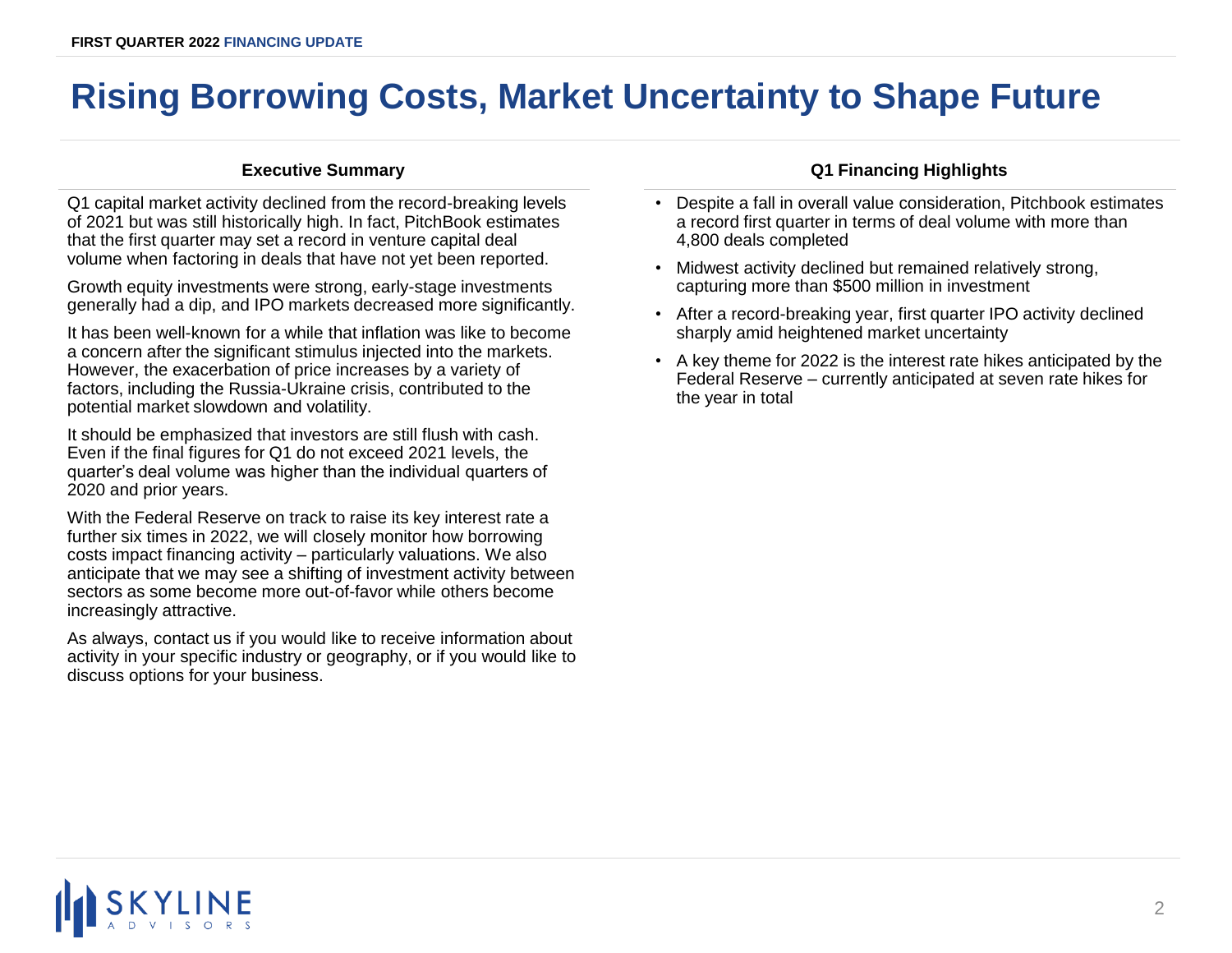## **Q1 Deal Volume Estimated to Top Record**



- \$71 billion of venture capital dollars was invested in young, growing companies in the first quarter, a 26% decline from the record-setting \$95 billion set in the fourth quarter, while reported deal volume declined 9% from the fourth quarter
- However, PitchBook estimates that an additional 1,100 deals have yet to be reported, signaling a record number of deals completed in a quarter
- Market uncertainty can be attributed to the relative softness in investment during the quarter, as well as exits
- Fundraising remained strong during the quarter, though many of these commitments were likely agreed upon in 2021

## **US VC Highlights Notable US Q1 VC Investments**

|      |                           |                                                | Investment |       |
|------|---------------------------|------------------------------------------------|------------|-------|
| Date | <b>Target</b>             | Investor(s)                                    | (MM USD)   |       |
|      | Jan 20 Altos Labs         | Foresite Capital Mgmt. \$                      |            | 3.000 |
|      | Mar 22 Sandbox AQ         | <b>First Light Capital</b><br>Group, et al.    |            | 1.500 |
|      | Jan 24 Flexport           | <b>MSD Private Capital,</b><br>A16Z. et al.    |            | 935   |
|      | Jan 27 Fireblocks         | D1 Capital Partners,<br>Spark Capital, et al.  |            | 550   |
|      | Jan 06 Eikon Therapeutics | Soros Capital Mgmt.,<br>StepStone Group, et al |            | 518   |
|      | $Jan 26$ FTX US           | Paradigm, Tribe<br>Capital, et al.             |            |       |

<sup>1</sup>*PitchBook Data*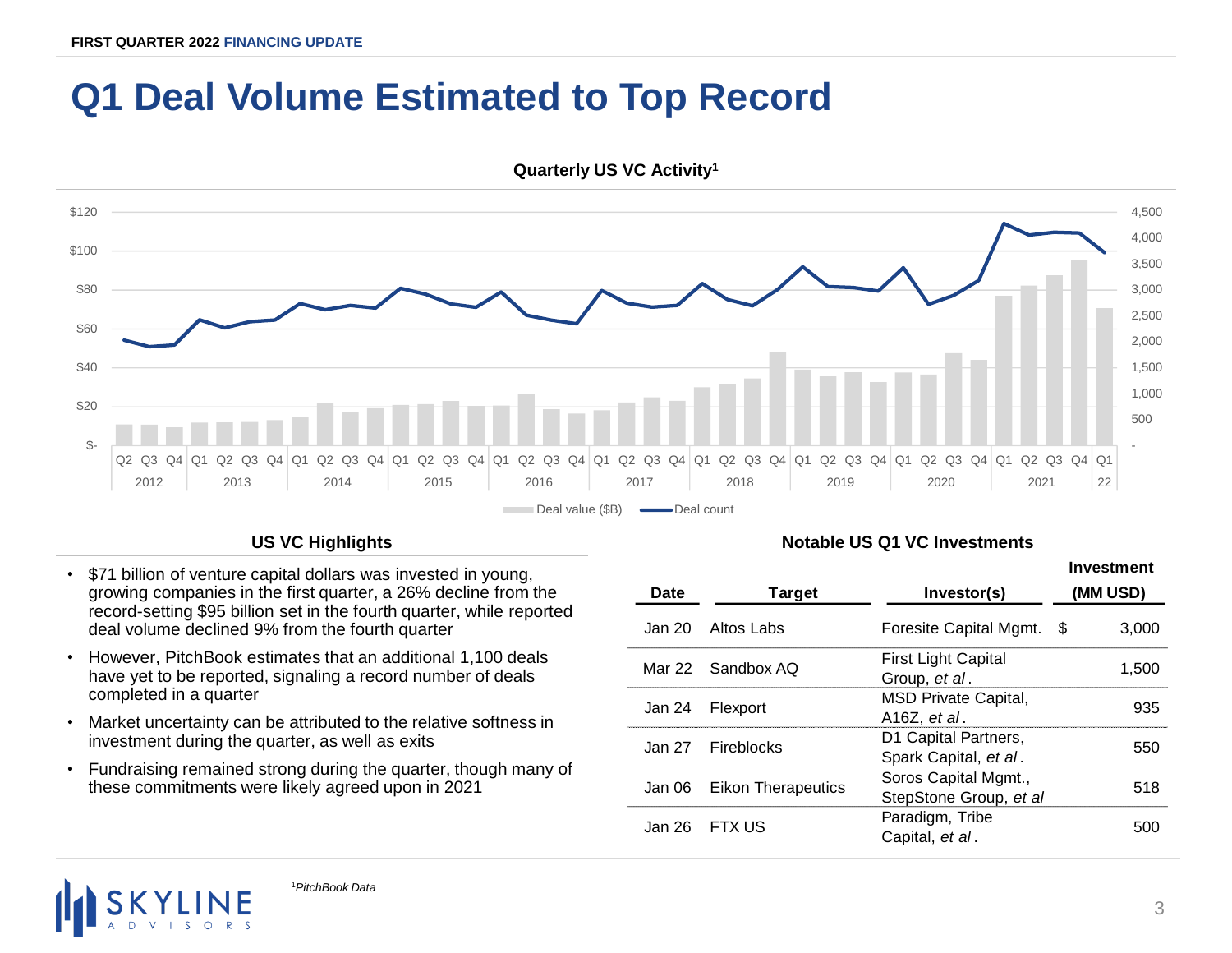## **Midwest VC Investment Tops \$500 Million**



**Quarterly Midwest VC Activity<sup>1</sup>**

- Midwest venture capital investments in the first quarter pared back roughly a third of fourth quarter volume, though activity was roughly on par with the five-year average
- Approximately \$510 million was invested across an estimated 50 Midwest deals in the first quarter, down from the fourth quarter's roughly \$700 million of value among 75 deals
- As usual, companies in the information technology space garnered the most attention, accounting for a little more than one-third of all Midwest investments

## **Midwest VC Highlights Midwest VC Highlights Notable Midwest Q1 VC Investments**

|             |                                             |                                                 | Investment |     |
|-------------|---------------------------------------------|-------------------------------------------------|------------|-----|
| <b>Date</b> | <b>Target</b>                               | Investor(s)                                     | (MM USD)   |     |
| Jan 31.     | C <sub>2</sub> EO                           | Third Point Ventures,<br>et al.                 | S          | 140 |
|             | Jan 19 EmpowerMe Wellness Hermann Companies |                                                 |            | 100 |
|             | Jan 24 BasicBlock                           | Nelnet. Clear Haven<br>Capital, et al.          |            | 78  |
|             | Jan 19 Capacity                             | Vellano Investment.<br>Rice Park Capital, et al |            | 39  |
|             | Jan 12 Anchor Ingredients                   | Undisclosed Investors                           |            | 31  |
|             | Jan 06 PowerPollen                          | Syngenta Ventures,<br>Plains Angels, et al.     |            |     |



<sup>1</sup>*PitchBook Data*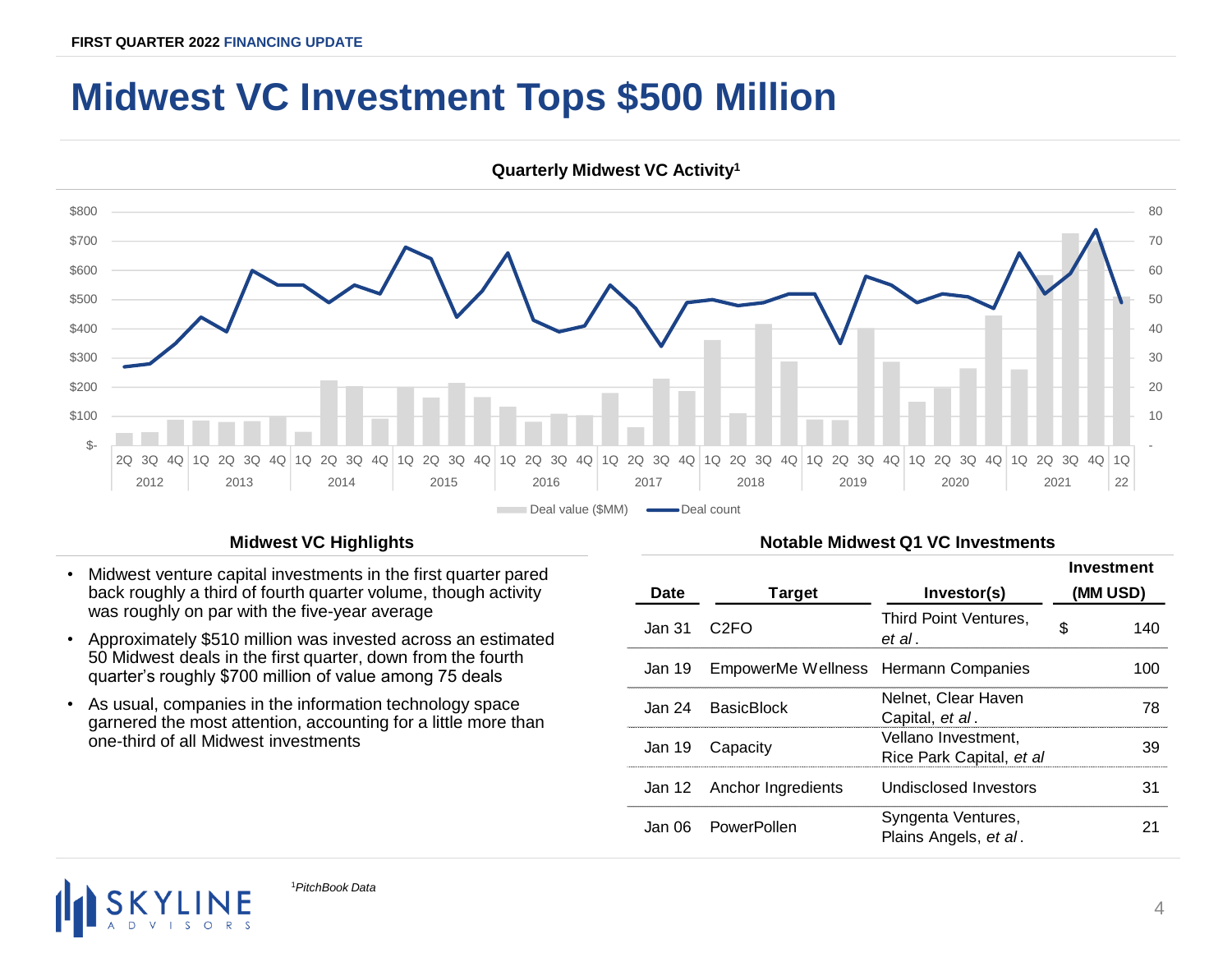## **Growth Equity a Bright Spot in Otherwise Tough Market**



**Quarterly US Growth Equity Activity<sup>1</sup>**

- Despite deal volume declining roughly 15% over the prior quarter and from the first quarter of 2021, overall investment in expansion deals topped any quarter of the last ten years, signaling investors are still willing to put capital to work
- Approximately 30% of first quarter value was captured by two deals: investments in Illinois-based Duravant and Invenergy
- In the Midwest, there were seven reported growth equity investments during the quarter, highlighted by a \$500-million investment in TierPoint by Argo Infrastructure Partners

## US Growth Equity Highlights **Notable US Q1 Growth Equity Investments**

|                   |                                                                       |                                                    | Investment |       |
|-------------------|-----------------------------------------------------------------------|----------------------------------------------------|------------|-------|
| Date              | <b>Target</b>                                                         | Investor(s)                                        | (MM USD)   |       |
|                   | Mar 14 Duravant                                                       | Warburg Pincus, The<br>Carlyle Group               |            | 3.530 |
|                   | Jan 07 Invenergy                                                      | <b>Blackstone</b>                                  |            | 3.000 |
| Jan <sub>04</sub> | StepStone, Rabobank<br>Lineage Logistics<br>Holdings<br>Group, et al. |                                                    |            | 1.700 |
|                   | Mar 02 Fanatics                                                       | BlackRock, MSD<br>Capital, et al.                  |            | 1.500 |
|                   | Feb 14 Securonix                                                      | Vista Equity Partners,<br>Volition Capital, et al. |            | 1.000 |
| Jan 31            | Legendary<br>Entertainment                                            | Apollo Global Mgmt.                                |            | 760   |

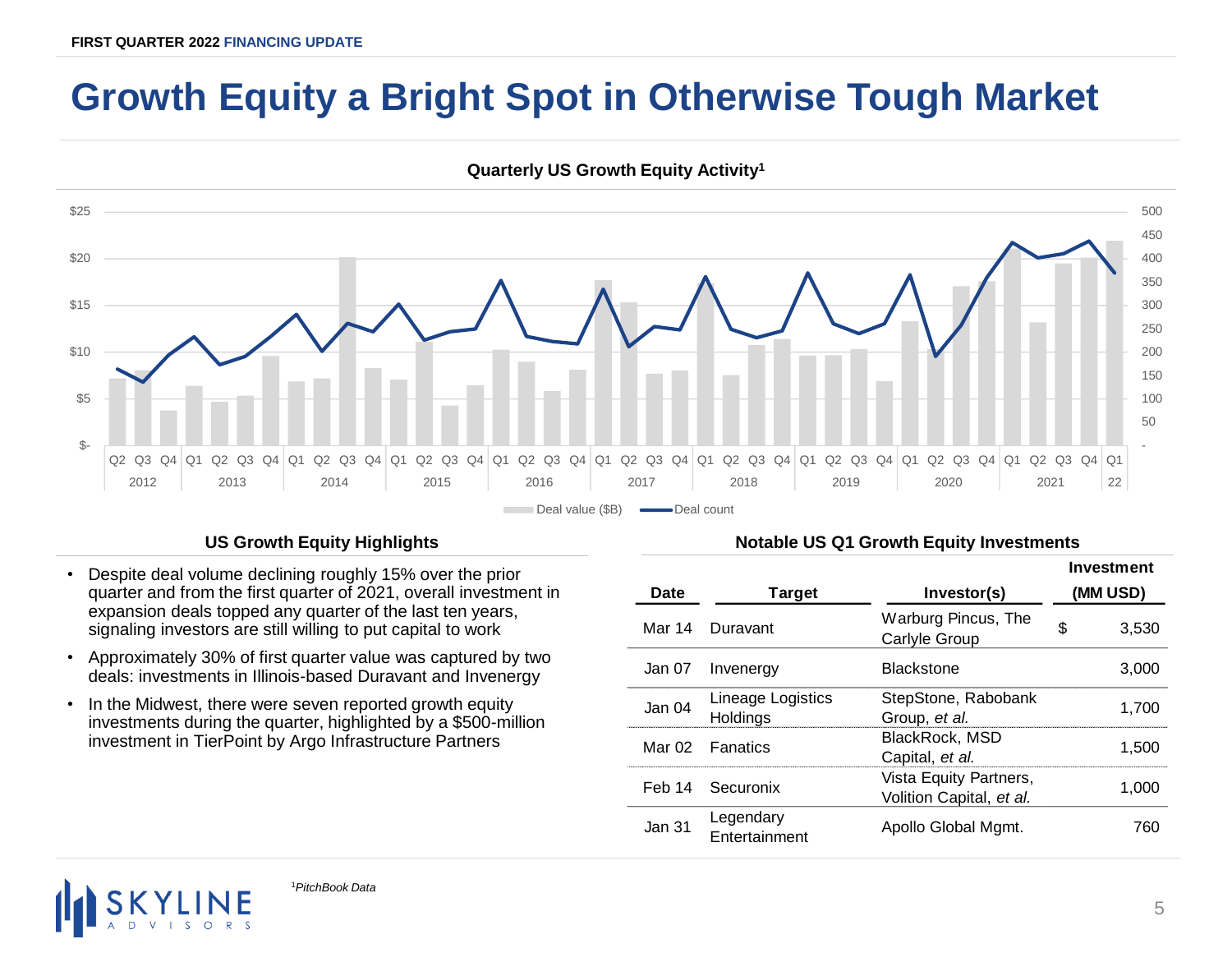## **Notable Midwest VC & Growth Equity Investments**

| Date<br><b>Closed</b> | <b>Target</b>              | Investor                                                                     | <b>Target City</b> | <b>Target Description</b>                                                                   |
|-----------------------|----------------------------|------------------------------------------------------------------------------|--------------------|---------------------------------------------------------------------------------------------|
| Jan 01                | <b>Freight Science</b>     | <b>FINTOP Capital</b>                                                        | Creve Coeur, MO    | Developer of an AI-driven analytics platform for the transportation<br>industry             |
| <b>Jan 05</b>         | CryptoSlam                 | Animoca Brands, et al.                                                       | Overland Park, KS  | Developer of an NFT data aggregation platform                                               |
| Jan 06                | PowerPollen                | Syngenta Ventures, Plains<br>Angels, et al.                                  | Ankeny, IA         | Developer of pollination systems designed to enhance crop<br>productivity                   |
| Jan 12                | Anchor Ingredients         | <b>Undisclosed Investors</b>                                                 | Fargo, ND          | Supplier of specialty ingredients to serve food and pet food<br>industries                  |
| Jan 19                | Capacity                   | Vellano Investment, Rice Park<br>Capital, et al.                             | Saint Louis, MO    | Developer of an AI-powered support automation platform to<br>transform the modern workplace |
| Jan 19                | EmpowerMe Wellness         | Hermann Companies                                                            | Saint Louis, MO    | Operator of a tech-enabled healthcare organization                                          |
| Jan 20                | Voltage                    | <b>Trammell Venture Partners, Craft</b><br>Ventures, Fulgur Ventures, et al. | Wichita, KS        | Operator of a network node hosting platform                                                 |
| Jan 24                | <b>BasicBlock</b>          | Nelnet, Clear Haven Capital<br>Mgmt. Autotech Ventures, et al.               | Omaha, NE          | Developer of a mobile app for document management and<br>payment services                   |
| Jan 31                | C <sub>2FO</sub>           | Third Point Ventures, Mubadala<br>Capital Ventures, et al.                   | Leawood, KS        | Developer of a B2B cash flow and working capital optimization<br>platform                   |
| Feb 02                | CoinLedger                 | DRW Venture Capital, Voyager<br>Digital, FinTech Collective, et al.          | Kansas City, MO    | Developer of tax reporting software for the cryptocurrency<br>industry                      |
| Feb 14                | OpenLoop                   | SpringTide Investments, Next<br>Level Ventures, et al.                       | Des Moines, IA     | Developer of an online hiring platform                                                      |
| Feb <sub>23</sub>     | <b>Haber Technologies</b>  | <b>Undisclosed Investors</b>                                                 | Ames, IA           | Developer of grain drying technologies                                                      |
| Feb 28                | Opendorse                  | <b>Undisclosed Investors</b>                                                 | Lincoln, NE        | Developer of an open endorsement platform                                                   |
| Feb <sub>28</sub>     | <b>TierPoint</b>           | Argo Infrastructure Partners                                                 | Saint Louis, MO    | Provider of IT infrastructure services                                                      |
| Mar 18                | <b>Generation Esports</b>  | <b>Undisclosed Investors</b>                                                 | Kansas City, MO    | Organizer of high school-level sports leagues                                               |
| Mar 18                | <b>Spinal Simplicity</b>   | Keiretsu Forum, et al.                                                       | Overland Park, KS  | Developer of spinal implants                                                                |
| Mar 31                | <b>Flight Schedule Pro</b> | <b>Mainsail Partners</b>                                                     | Overland Park, KS  | Developer of a cloud-based management software for flight<br>schools                        |



*PitchBook Data*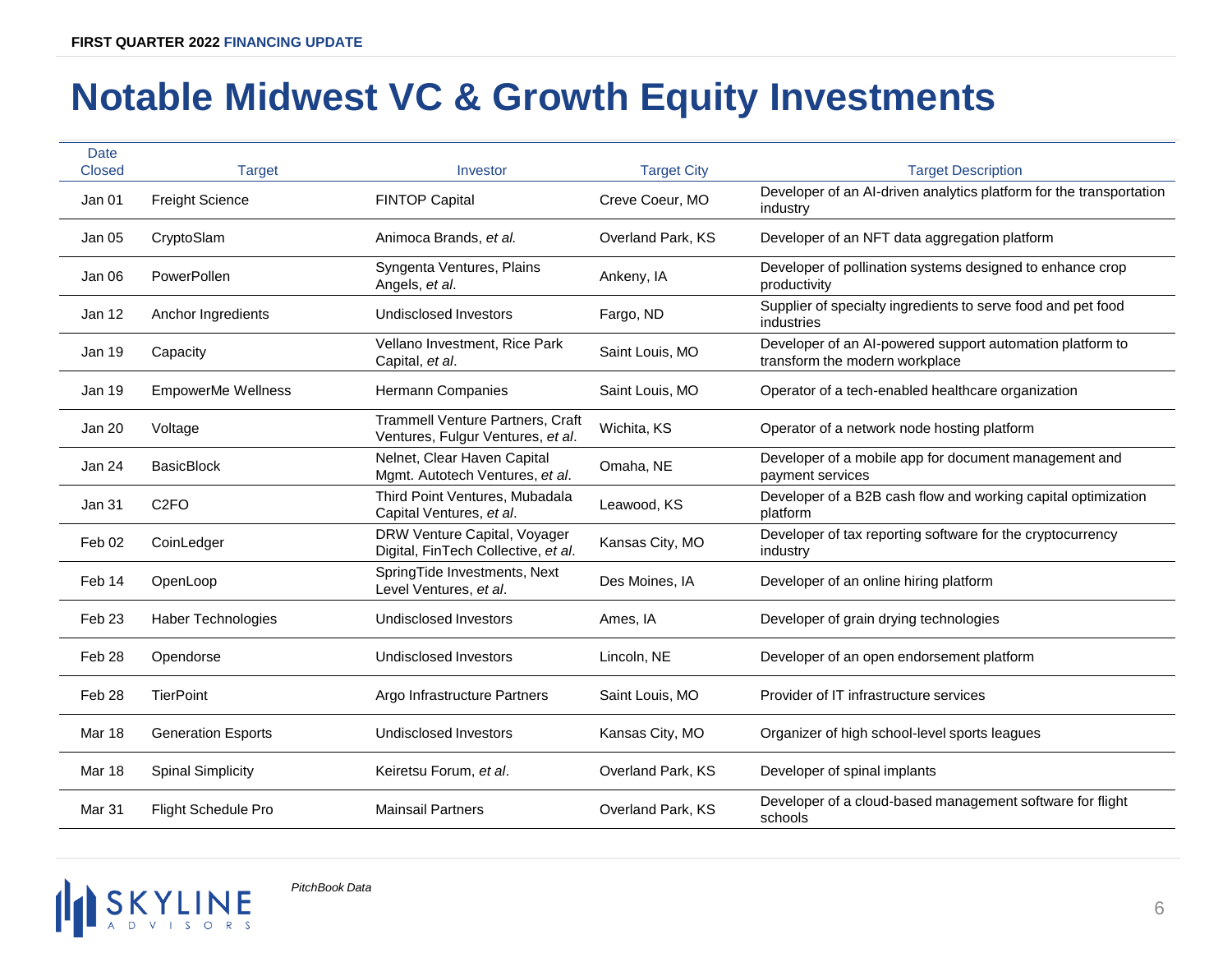## **IPO Activity Comes to Halt from Record 2021**



**Quarterly US IPO Activity<sup>1</sup>**

- Only 18 non-SPAC IPOs were completed in the first quarter, raising \$2 billion in a sharp decline from the first quarter
- Micro-cap companies accounted for the majority of IPOs just seven IPOs topped \$50 million - dropping the median deal size to a multi-decade low
- 35 SPACs raised \$9 billion amid a rise in IPO withdrawals, merger terminations, and redemption rates
- The IPO market could pick up pace, as approximately 50 IPOs (including SPACs) were announced during the quarter

## **US IPO Highlights Notable US Q1 IPOs (inc. SPACs)**

|                   |                                                             | Size (millions, |       |
|-------------------|-------------------------------------------------------------|-----------------|-------|
| <b>Date</b>       | Company                                                     | USD)            |       |
| Jan 13 TPG        |                                                             |                 | 1.000 |
|                   | Jan 27 PIMCO Access Income                                  |                 | 866   |
|                   | Jan 06 Screaming Eagle Acquisition                          |                 | 750   |
|                   | Jan 31 Wolfspeed                                            |                 | 650   |
|                   | Jan 12 Gores Holdings IX                                    |                 | 525   |
| Feb <sub>24</sub> | Cohen & Steers Real Estate Opportunities<br>and Income Fund |                 |       |

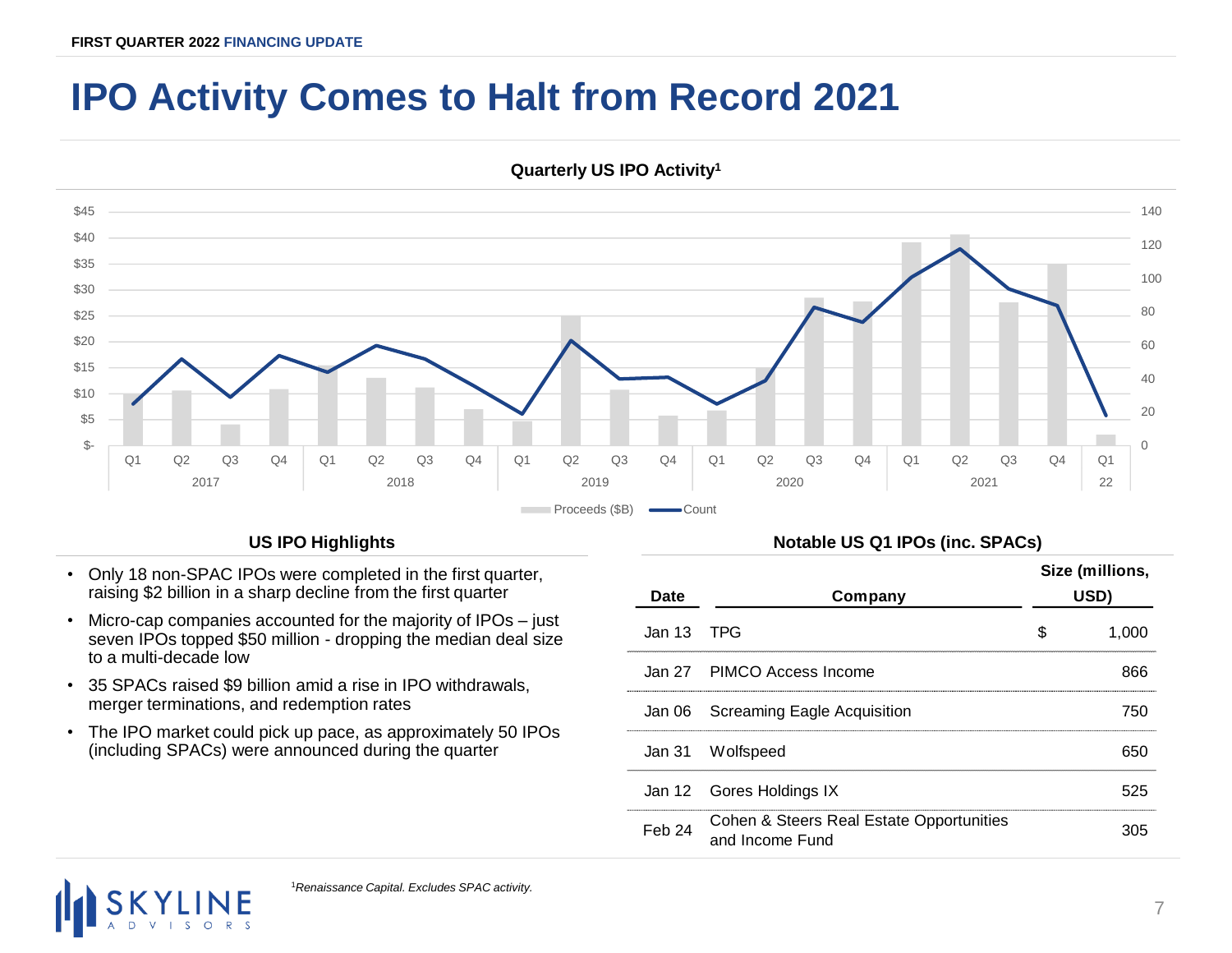## **Fed Hikes Rates in March, Six More to Go**



**Benchmark Rate History**

• The Federal Reserve approved its first interest rate hike in more than three years in March, hiking its key rate by 25 basis points to a range of 25-50 bps

- The Fed signaled it would increase rates at its remaining six meetings this year, suggesting a consensus funds rate of 1.9% by year end
- The Secured Overnight Financing Rate, also known as SOFR and is largely anticipated to replace LIBOR, tripled its 30-day average, growing from roughly five basis points at year end to a little more than 15 basis points by the end of the first quarter
- After reversing for the first time in six quarters in the fourth quarter, bank loan assets increased again in the first quarter, likely a sign of borrowers trying to lock in rates in an increasing rate environment – in fact, the first quarter was the highest response rate among bank officials reporting stronger demand for commercial and industrial loans since the third quarter of 2014

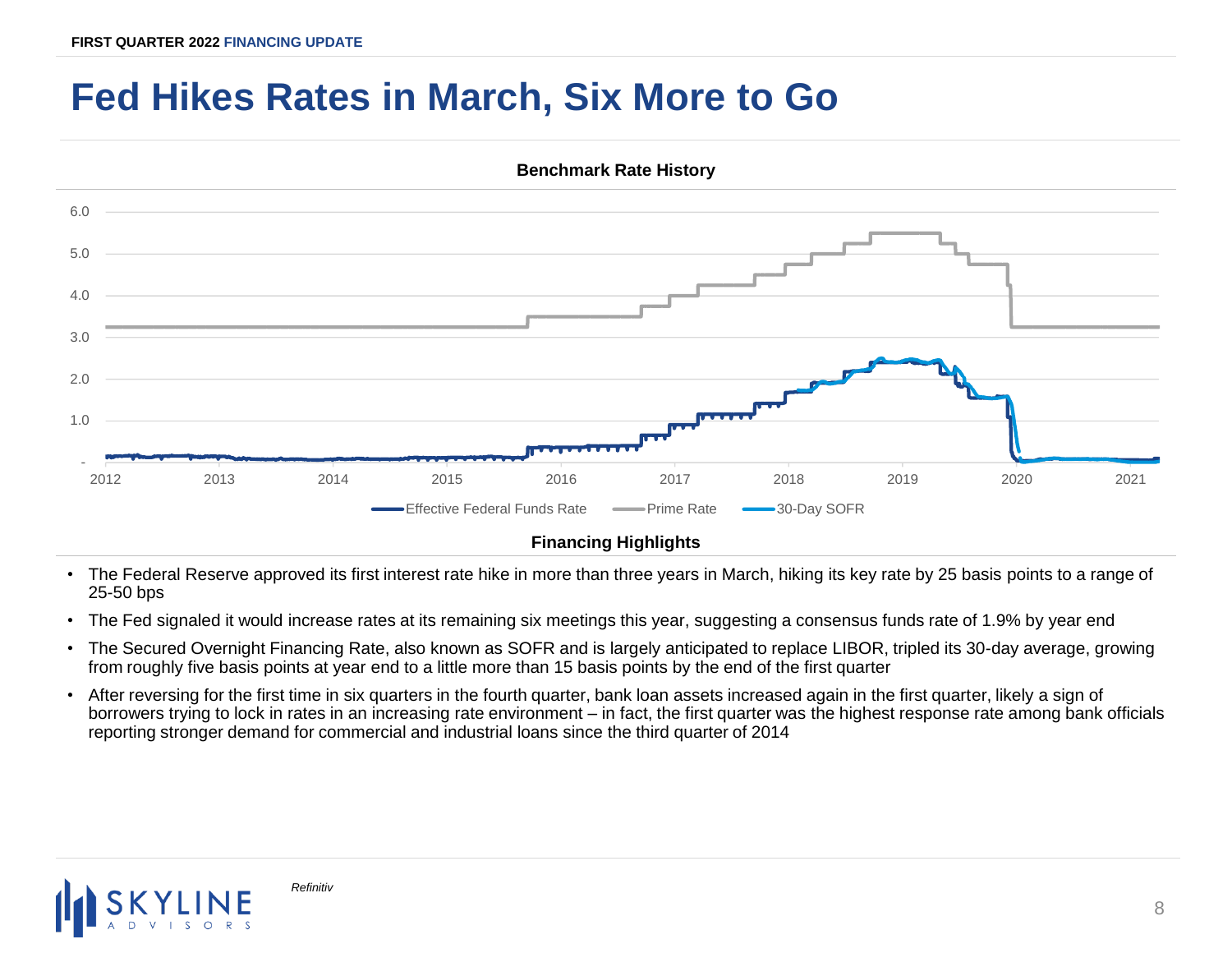## **Delinquencies Edged Up at End of 2021**



**Commercial & Industrial Loan Assets on Commercial Bank Balance Sheets**

**Delinquency Rate on Commercial & Industrial Loans (%)**



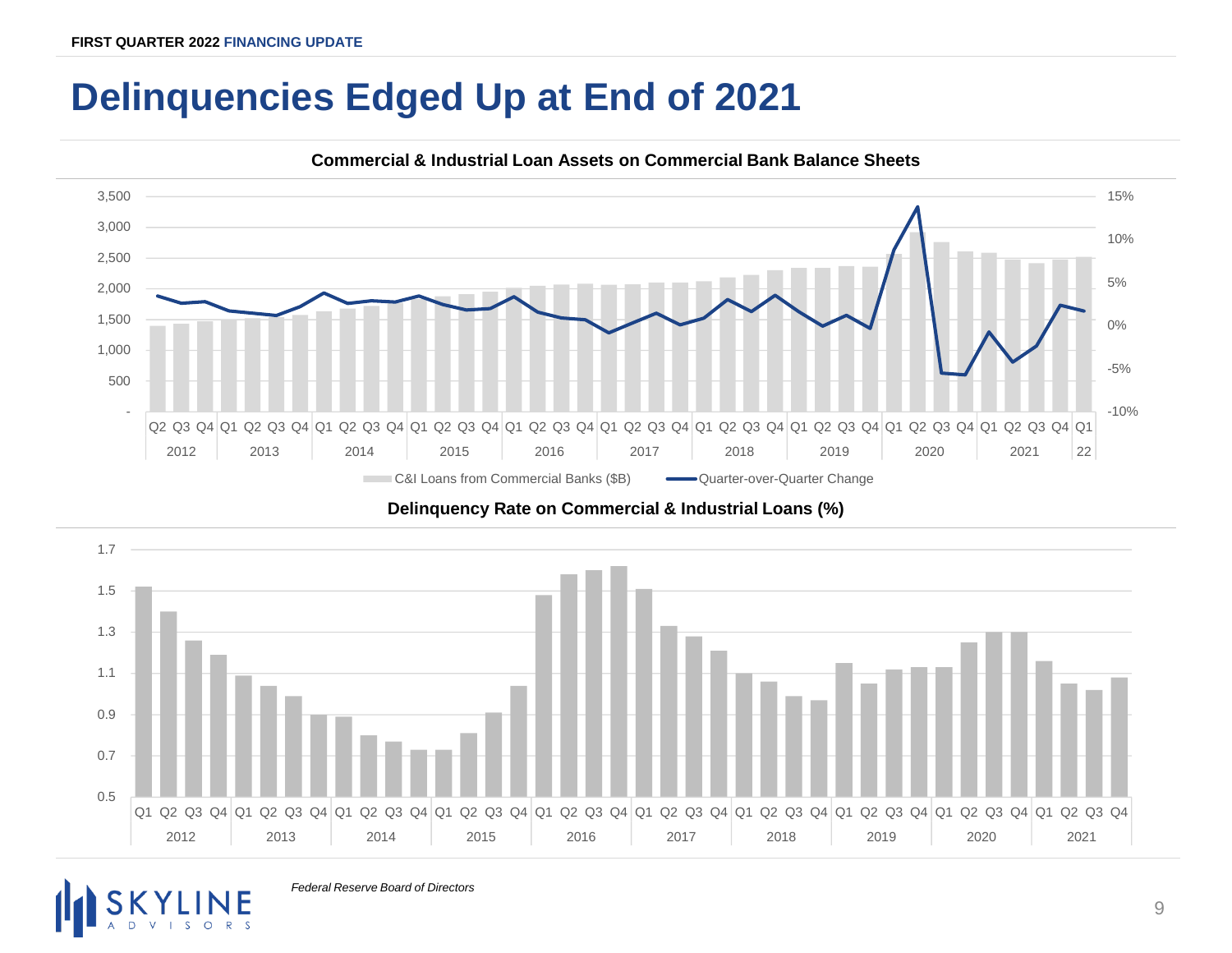## **Banks Continue to Ease Standards, Reduce Spreads**



**Net Percentage of Banks Tightening Standards for Commercial and Industrial Loans to Large & Medium and Small Firms**

## **Net Percentage of Banks Increasing Spreads of Loan Rates over Banks' Cost of Funds**





*Federal Reserve Board of Directors*